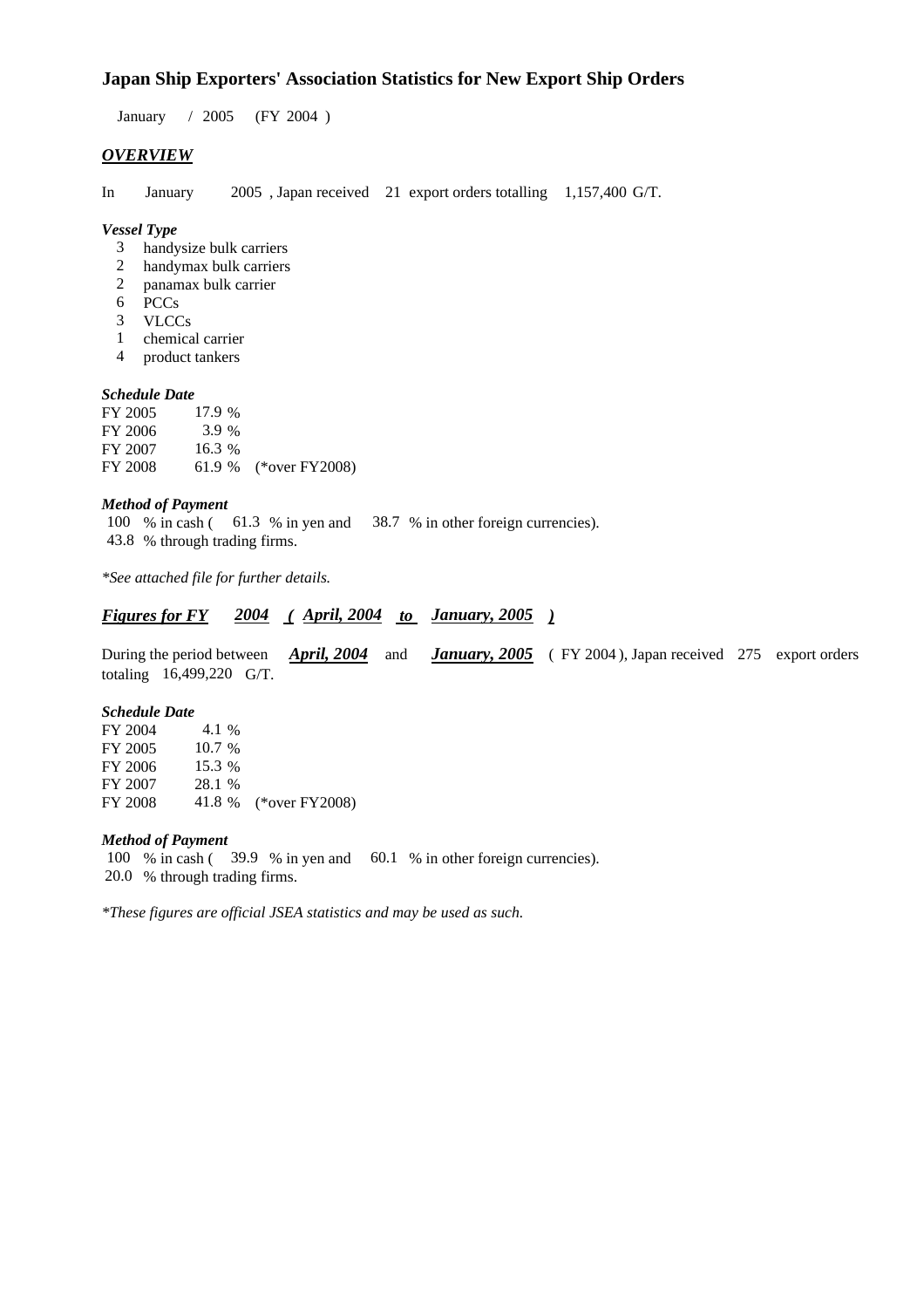## New Export Orders Placed in January 2005 (FY 2004) Based on Fiscal Year

 $\frac{\text{JSEA (February 2005)}}{\text{A\text{or }04 \text{ to Jan }05} \times \text{Jan }04 \text{ to Dec }04}$  $\Delta$ pr 03 to Mar 04  $\Delta$ pr 04 to Sept 04  $\Delta$  October 2004 November 2004 December 2004 January 2005

| Description              |     | ADI US tO MAI U4 |      | Apr 04 to Sept 04 |     | OCIODET 2004 |     | NOVEMDET 2004 |                 | December 2004 |     | January 2005 |     | Apr 04 to Jan 05 |      | Jan 04 to Dec 04 |
|--------------------------|-----|------------------|------|-------------------|-----|--------------|-----|---------------|-----------------|---------------|-----|--------------|-----|------------------|------|------------------|
|                          | No. | G/T              | No.  | G/T               | No. | G/T          | No. | G/T           | No.             | G/T           | No. | G/T          | No. | G/T              | No.  | G/T              |
| General Cargos           |     | 2,427,250        | 10   | 229,850           |     | 27.200       |     |               |                 | 39,700        |     |              |     | 296,750          |      | 708,250          |
| <b>Bulk Carriers</b>     | 355 | 15,276,690       | 85   | 4,274,100         | 23  | 1,495,100    | 13  | 762,200       | 30              | 1,725,900     | 131 | 567,700      | 164 | 8,825,000        | 182  | 9,639,950        |
| Tankers                  | 34  | 8,342,471        | 43   | 3,231,620         | 171 | ,220,550     | 12  | 867,600       | 16              | 1,468,000     |     | 589,700      | 96  | 7,377,470        | 127. | 9,168,287        |
| <b>Combined Carriers</b> |     |                  |      |                   |     |              |     |               |                 |               |     |              |     |                  |      |                  |
| Others                   |     |                  |      |                   |     |              |     |               |                 |               |     |              |     |                  |      |                  |
| Total                    | 542 | 26,046,411       | 1381 | 7,735,570         |     | 2,742,850    | 25  | 1,629,800     | 50 <sup>I</sup> | 3,233,600     | 21  | 1,157,400    | 275 | 16,499,220       | 331  | 19,516,487       |
| FY 2002 / FY 2003 (%)    |     | $* 172.4$        |      | 53.4              |     | 196.3        |     | 90.1          |                 |               |     | 64.6         |     | 69.7             |      | $** 72.9$        |
| In CGT                   |     | 12,538,680       |      | 3,410,571         |     | 1,311,328    |     | 876,160       |                 | 1,273,975     |     | 574,510      |     | 7,446,544        |      | 8,908,126        |

*Figures for shipbulding orders of 500 G/T and over for export as steel vessels placed with JSEA members are covered.*

\*FY 2002/FY2003

Г

\*\*Calender Year 2004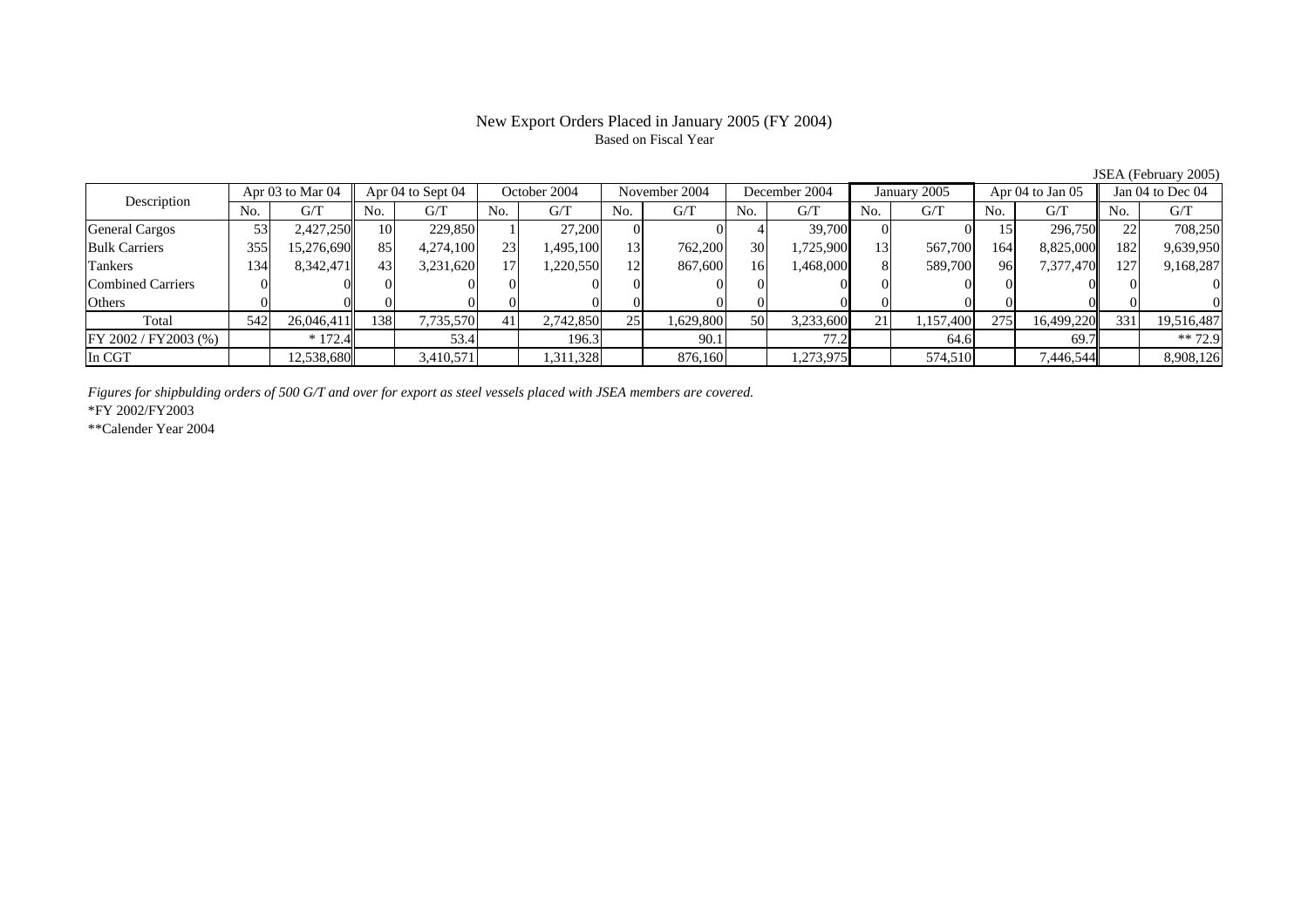#### Export Ships Delivered in January 2005 (FY 2004) Based on Fiscal Year

JSEA (February 2005)<br>
Jan 04 to Dec 04 Description Apr 03 to Mar 04 Apr 04 to Sept 04 October 2004 November 2004 December 2004 January 2005 Apr 04 to Jan 05 Jan 04 to Dec 04<br>No. 1 G/T No. 1 G/T No. 1 G/T No. 1 G/T No. 1 G/T No. 1 G/T No. 1 G/T No. 1 G/T No. 1 G No.  $G/T$  No. G/T No. G/T No. G/T No. G/T No. G/T No. G/T No. G/T General Cargos ( 31 | 1,104,335 | 5 | 105,387 | 0 | 0 | 2 | 15,980 | 2 | 108,418 | 2 | 21,136 | 11 | 250,921 |19 578,586 Bulk Carriers 1133| 4,561,732|| 92| 3,811,132| 13| 521,407| 20| 974,679| 8| 312,629| 22| 1,058,772| 155| 6,678,619|| 178| 7,228,194 Tankers 1033| 5,752,226|| 42| 2,187,676| 11| 816,527| 3| 130,215| 4| 111,999| 6| 345,797| 66| 3,592,214|| 92| 4,996,702 Combined Carriers 0 0 0 0 0 0 0 0 0 0 0 0 0 0 0 0 **Others** s and  $\vert$  1 1 115,875 1 115,875 0 0 0 0 0 0 0 0 0 1 115,875 2 231,750 Total 248 11,534,168 140 6,220,070 24 1,337,934 25 1,120,874 14 533,046 30 1,425,705 233 10,637,629 291 13,035,232 FY 2002 / FY2003 (%) \* 110.6 108.6 148.7 147.2 165.3 82.0 112.6 \*\* 115.5 In CGTT | | 5,865,706|| | 3,202,235| | 682,442| | 516,915| | 296,909| | 629,859| | 5,328,360|| | 6,800,747

*Deliveries of new shipbuilding orders of 500 G/T and over for export as steel vessels placed with JSEA members are covered.*

\*FY 2002/FY2003

\*\*Calender Year 2004